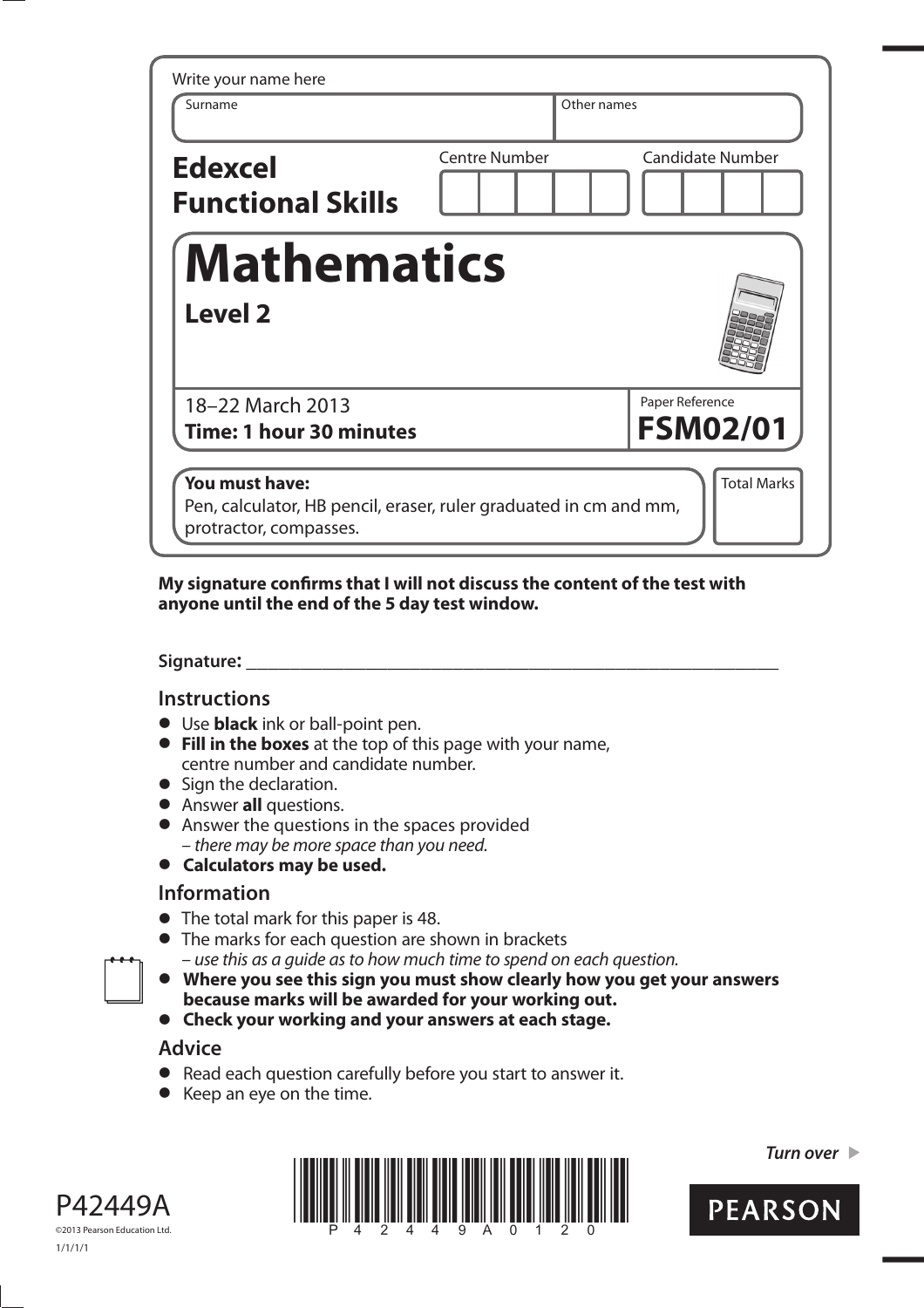# **SECTION A: Castle Abbey**

### Answer all questions in this section.

### Write your answers in the spaces provided.

1 Castle Abbey is open to the public. People can visit the house and the gardens.

Jess wants to visit the gardens at Castle Abbey. Here are the opening times.



|                   | Times       | Mon          | Tue       | Wed          | Thu          | Fri          | Sat          | Sun        |
|-------------------|-------------|--------------|-----------|--------------|--------------|--------------|--------------|------------|
| <b>House</b>      |             |              |           |              |              |              |              |            |
| 19 Feb - 24 Jul   | $11 - 5$    |              |           | ✓            | $\checkmark$ | $\checkmark$ | $\checkmark$ |            |
| 25 Jul - 11 Sep   | $11 - 5$    | $\checkmark$ |           | ✓            | $\checkmark$ |              |              | $\sqrt{ }$ |
| 14 Sep - 30 Oct   | $11 - 5$    |              |           |              |              |              |              |            |
| <b>Gardens</b>    |             |              |           |              |              |              |              |            |
| 1 Jan - 18 Feb    | $11 - 4$    |              |           |              |              |              |              |            |
| $19$ Feb - 30 Oct | $10 - 5.30$ | $\checkmark$ | $\sqrt{}$ | $\checkmark$ |              |              |              |            |
| $2$ Nov – 31 Dec  | $11 - 4$    |              |           | ✔            |              |              |              |            |
|                   |             |              |           |              |              |              |              |            |

 $\sqrt{\phantom{a}}$  Open House also open on bank holidays

Jess wants to visit the gardens on a Tuesday in August.

(a) What times are the gardens open on Tuesdays in August?

 $10 - 5.30 \rho m$ 

 $(1)$ 

Write your answer in the box below.

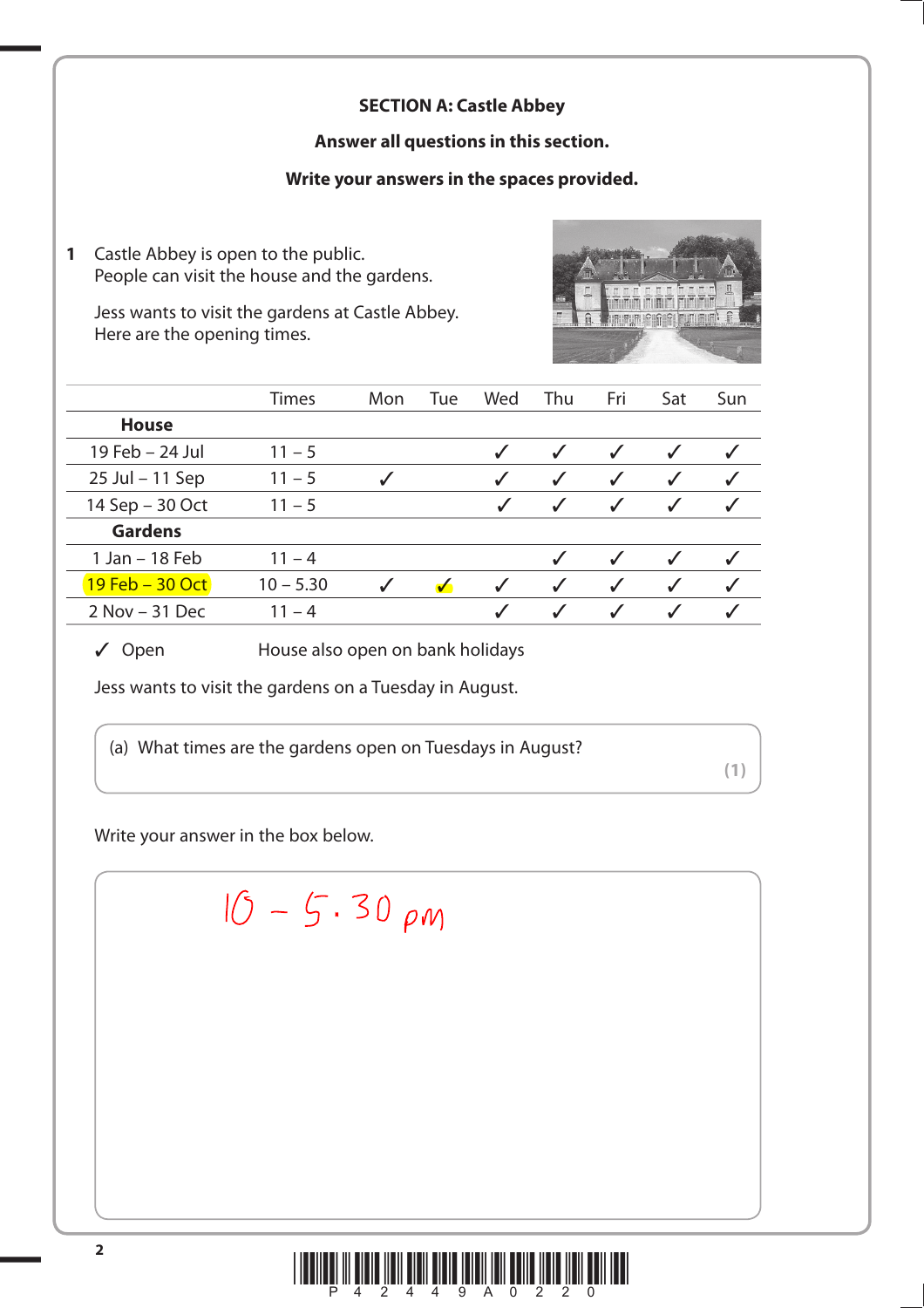A school is going to take some children to Castle Abbey. Adults must go on the visit with the children.

The school needs to organise the adults and the children into groups.

- There are 44 children in total.
- Each adult can supervise up to 10 children.
- The maximum group size is 12 people.
- Two children each have their own adult carer.
- These adult carers cannot supervise any other children.  $\bullet$

The school wants the smallest number of groups.

(b) Organise the adults and the children into groups for the visit.

 $(4)$ 

Use the box below to show clearly how you get your answer.

children canons roluits<br>44 2 5 O adults  $44.0 = 4.4 = 5$  adults<br>children adults carers  $G_{\mathcal{P}}$  $G_{\rho}$  2  $C_p3$ (Total for Question 1 is 5 marks)



 $\overline{\mathbf{3}}$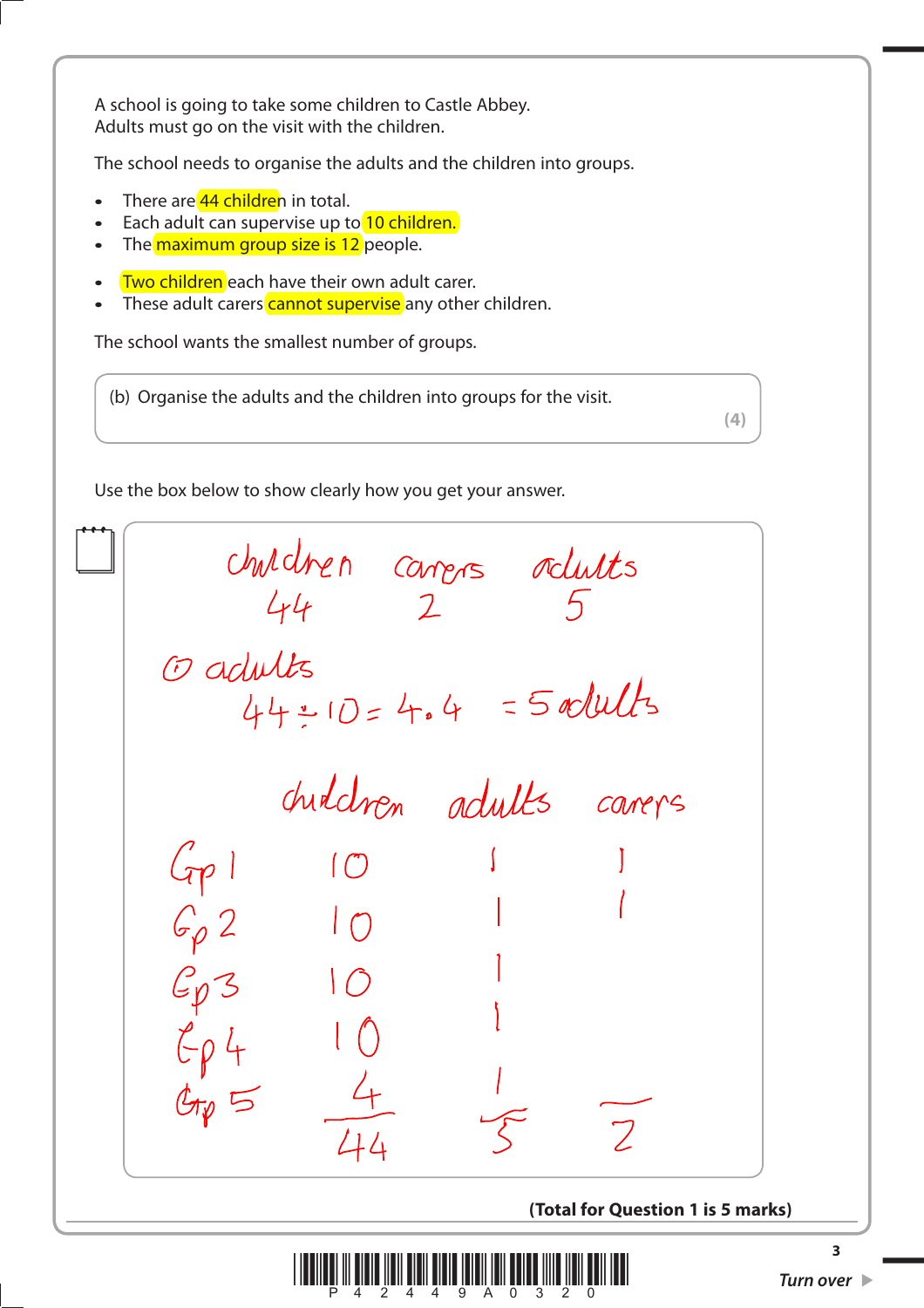**2** Lottie plans tours at Castle Abbey.

On Wednesday, 3 groups will tour the house and gardens.



The time plan must show

- the start time for each group on each floor
- the start time for the practical activity
- the start time for the lunch break
- time spent in the gardens.

(a) Make a time plan for the  $3$  groups for Lottie.

Make a time plan for the 3 groups for Lottie.<br>
Check that your plan is correct.<br>
(4)<br>
11. 00 - 11. 20<br>
11. 20 - 11. 40<br>
F2<br>
F3<br>
11. 40 - 12. 00<br>
F2<br>
F3<br>
F1<br>
F2<br>
F3<br>
F1<br>
F2<br>
F3<br>
F1<br>
F2<br>
F3<br>
F1<br>
F2<br>
F3 12 - 12,30 PRAC RABE PRACTICAL<br>12,30 - 1.15 LUNCH LUNOT LUNCH<br>1.15 -2.30 CARDEN GANDEN GAN2DEN

 $\frac{Grdu}{\sqrt{\frac{1}{2}}\sqrt{\frac{1}{2}}\sqrt{\frac{1}{2}}}}$ 

\$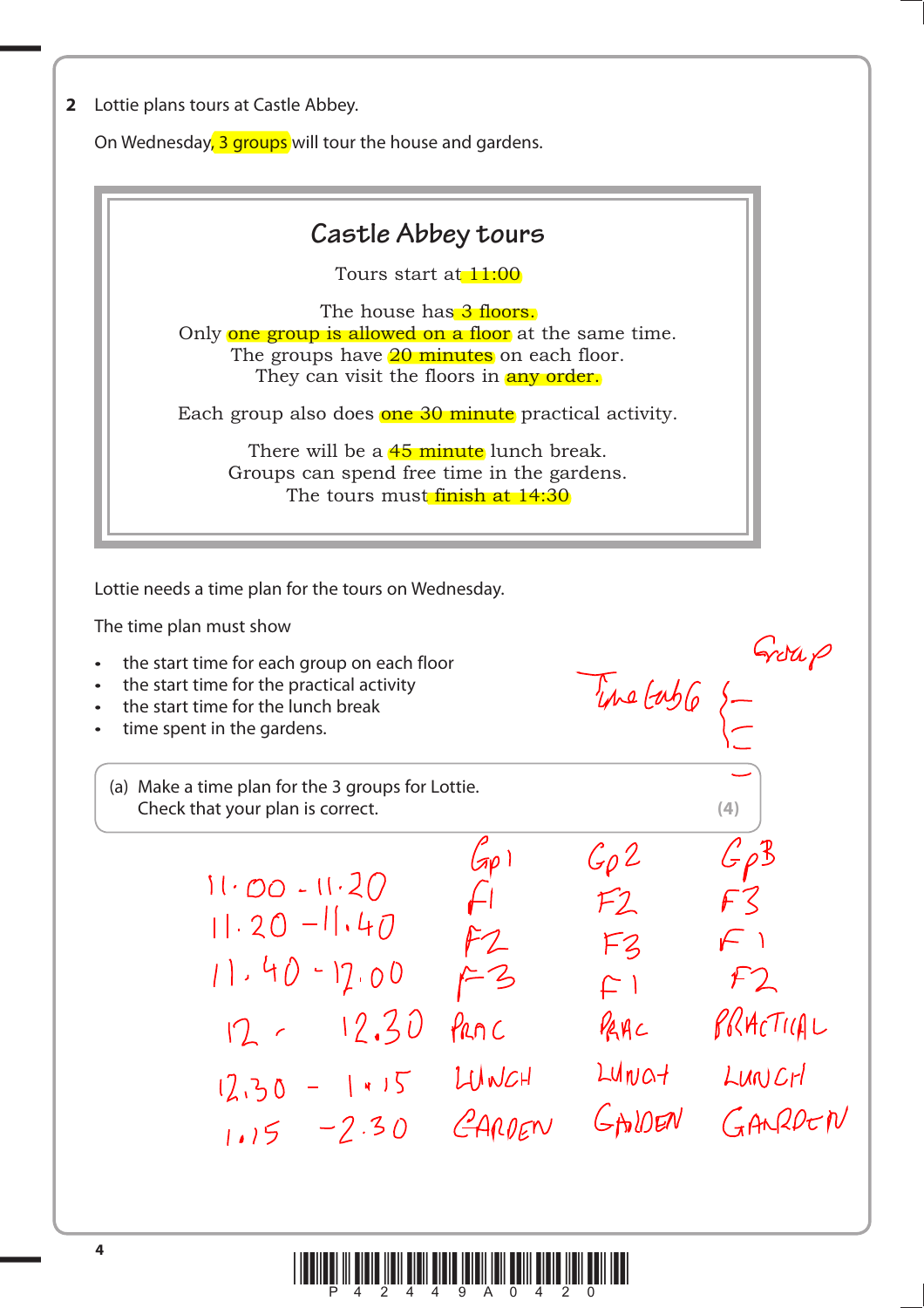Use the box below to show your time plan.

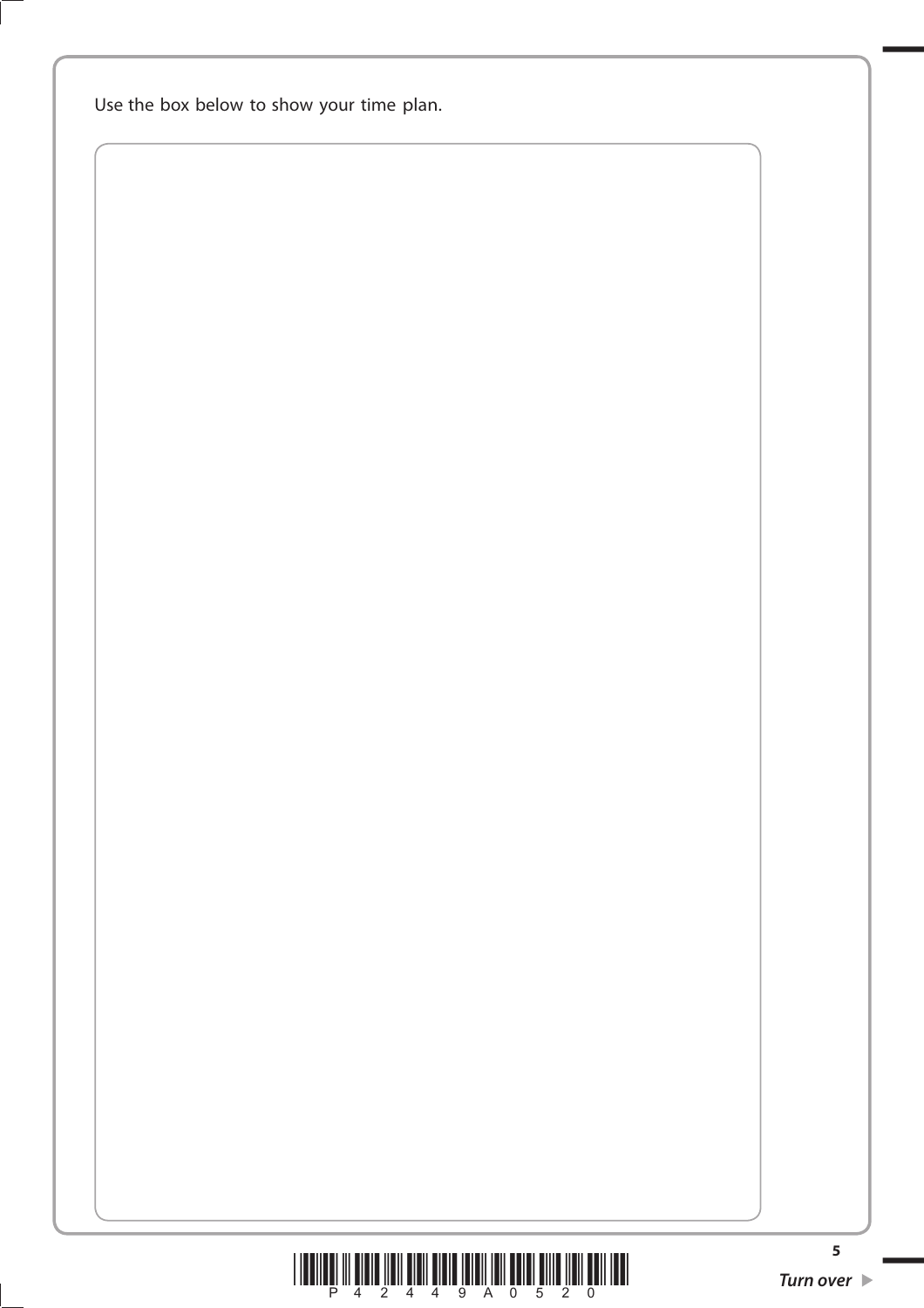

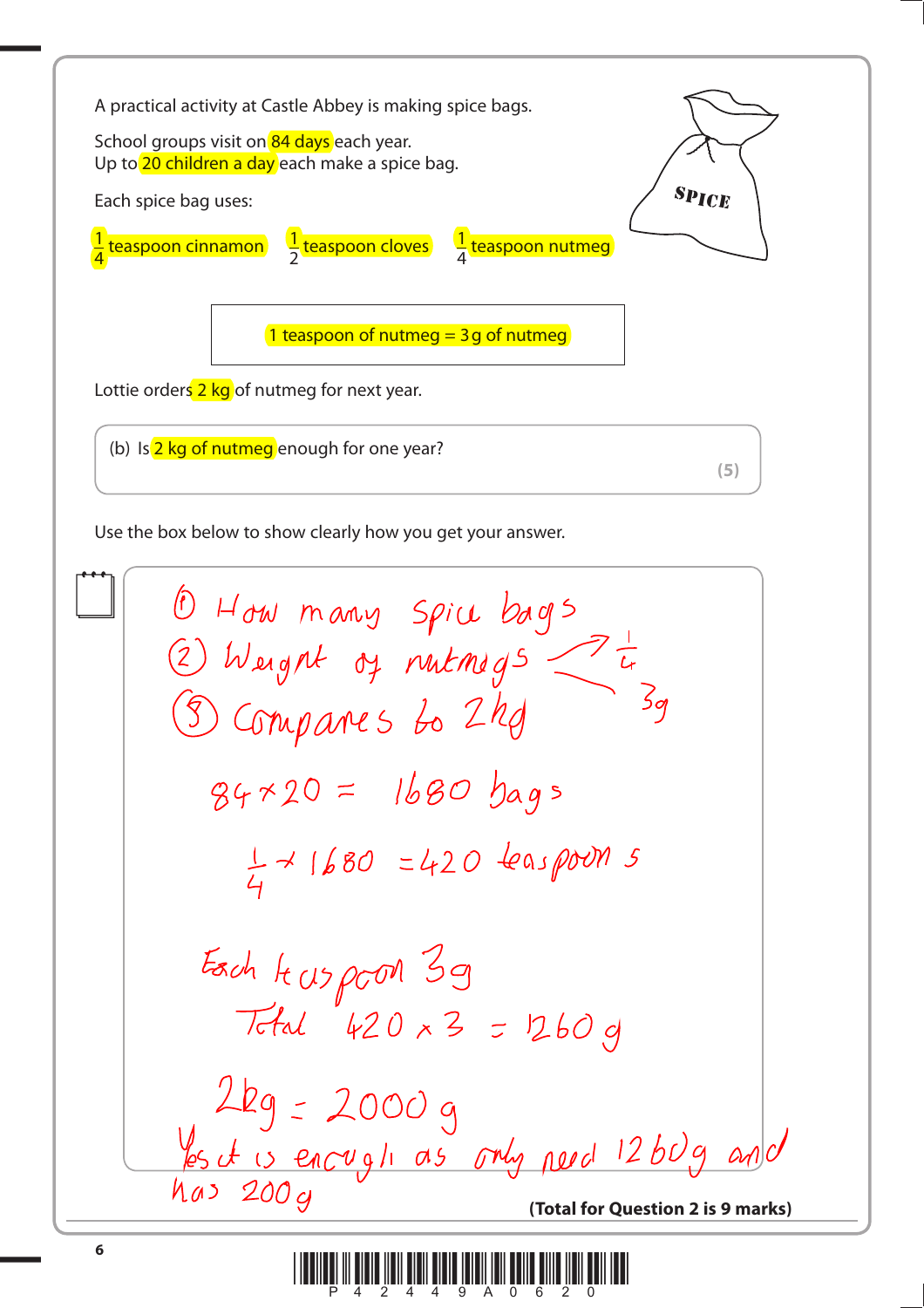| 3 | The manager at Castle Abbey produces a report each year.<br>The report has a pie chart of the type of visitors for each month.                                                                                                       |  |  |  |  |  |  |  |
|---|--------------------------------------------------------------------------------------------------------------------------------------------------------------------------------------------------------------------------------------|--|--|--|--|--|--|--|
|   | <b>Visitors in June last year</b>                                                                                                                                                                                                    |  |  |  |  |  |  |  |
|   | In school groups<br>8%<br>Others<br>29%<br>Friends of<br><b>Castle Abbey</b><br>63%                                                                                                                                                  |  |  |  |  |  |  |  |
|   | The total number of visitors for June last year was 7275<br>The number of visitors in school groups in June this year was 612<br>Lottie says<br>'There are more visitors in school groups in June this year than in June last year'. |  |  |  |  |  |  |  |
|   | Is Lottie correct?<br>Show why you think this.<br>(2)                                                                                                                                                                                |  |  |  |  |  |  |  |
|   | Use the box below to show clearly how you get your answer.                                                                                                                                                                           |  |  |  |  |  |  |  |
|   | $112$ $Eln5$<br>How many last<br>$8\%$ et 7275<br>$\frac{2}{100}$ x 7275 = 582<br>So foltie 15 correct - there are 612<br>this year and only 582 lost year                                                                           |  |  |  |  |  |  |  |
|   | (Total for Question 3 is 2 marks)                                                                                                                                                                                                    |  |  |  |  |  |  |  |

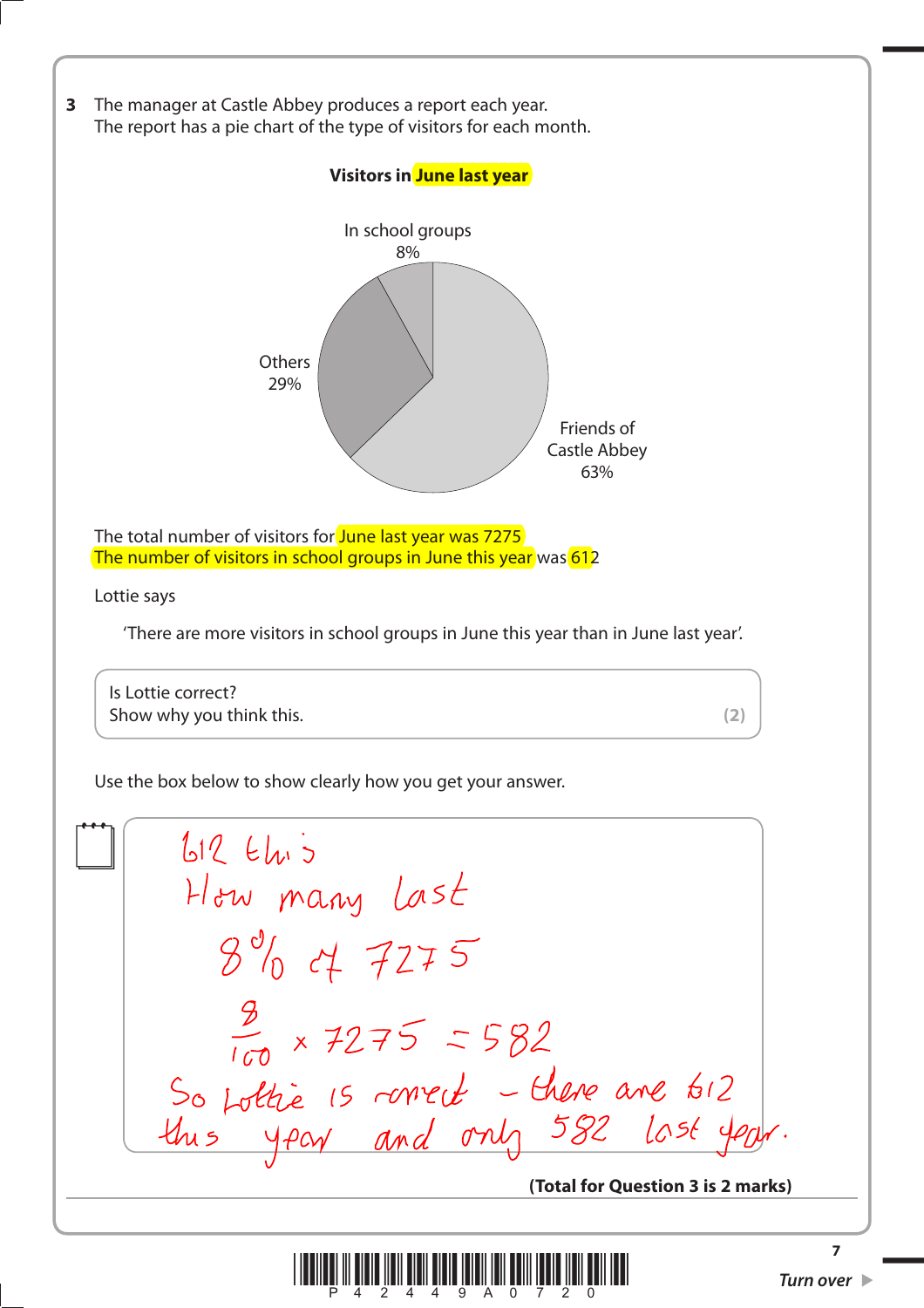#### **SECTION B: Theatre**

#### Answer all questions in this section.

#### Write your answers in the spaces provided.

4 Ravi works in a local theatre. He has a ramp for wheelchair users.

Here is the formula to find the length of a ramp.





The height of the step is  $0.3 \text{ m}$ 

 $\ddot{\phantom{a}}$ 

A ramp for wheelchair users must have a slope of 8% or less.

The ramp in the theatre has a length of  $\frac{4 \text{ m}}{2}$ 

Is this ramp suitable for wheelchair users? Show why you think this.

 $(3)$ 

$$
L = H \times 100\nS = H \times 100 = 0.3 \times 100\nU = 7.5\%\nYos de es Sudable os 7.5% is less\nHaan 8%
$$

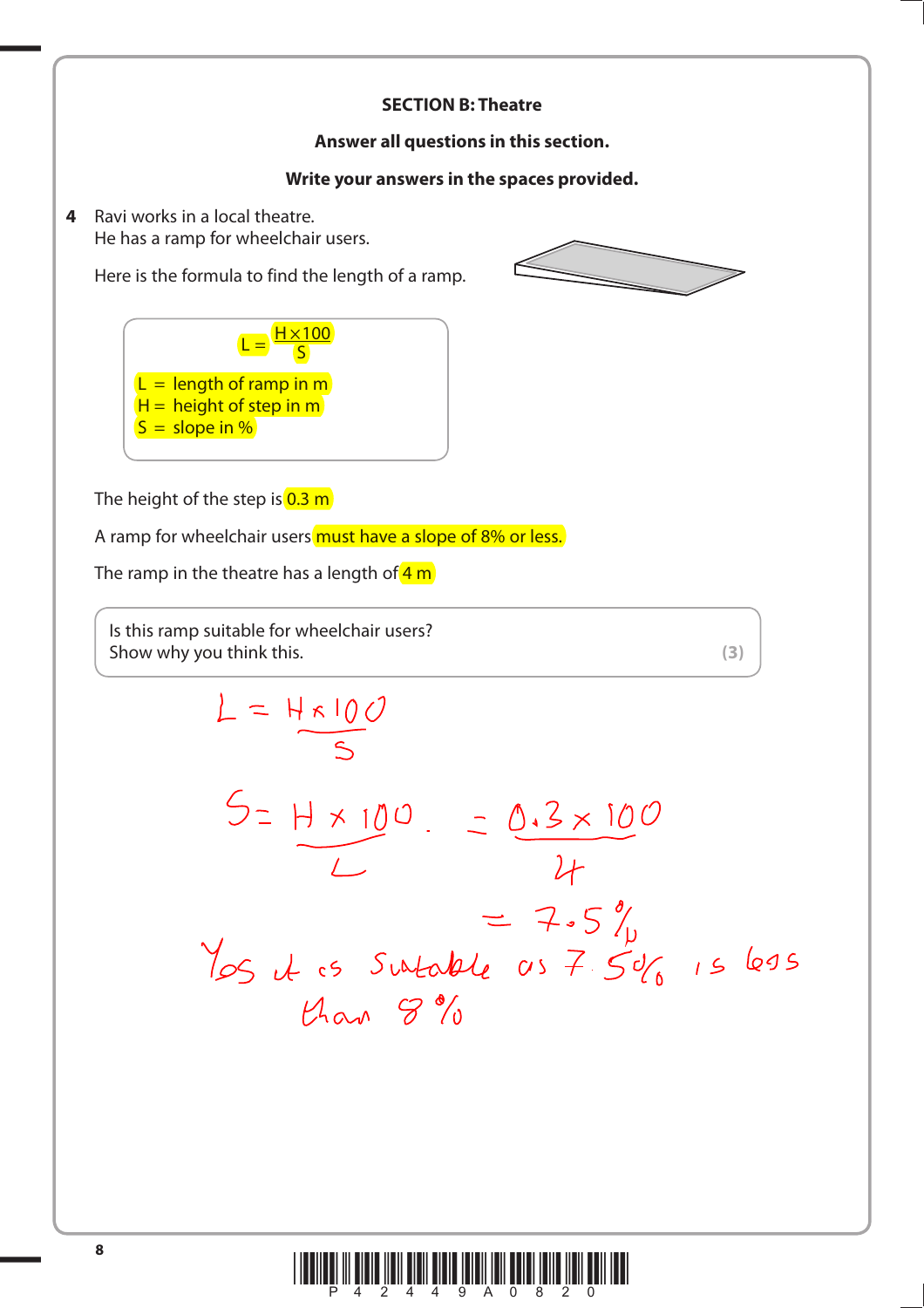| Use the box below to show clearly how you get your answer. |  |  |  |  |  |  |  |  |  |  |  |  |
|------------------------------------------------------------|--|--|--|--|--|--|--|--|--|--|--|--|
|------------------------------------------------------------|--|--|--|--|--|--|--|--|--|--|--|--|

(Total for Question 4 is 3 marks)

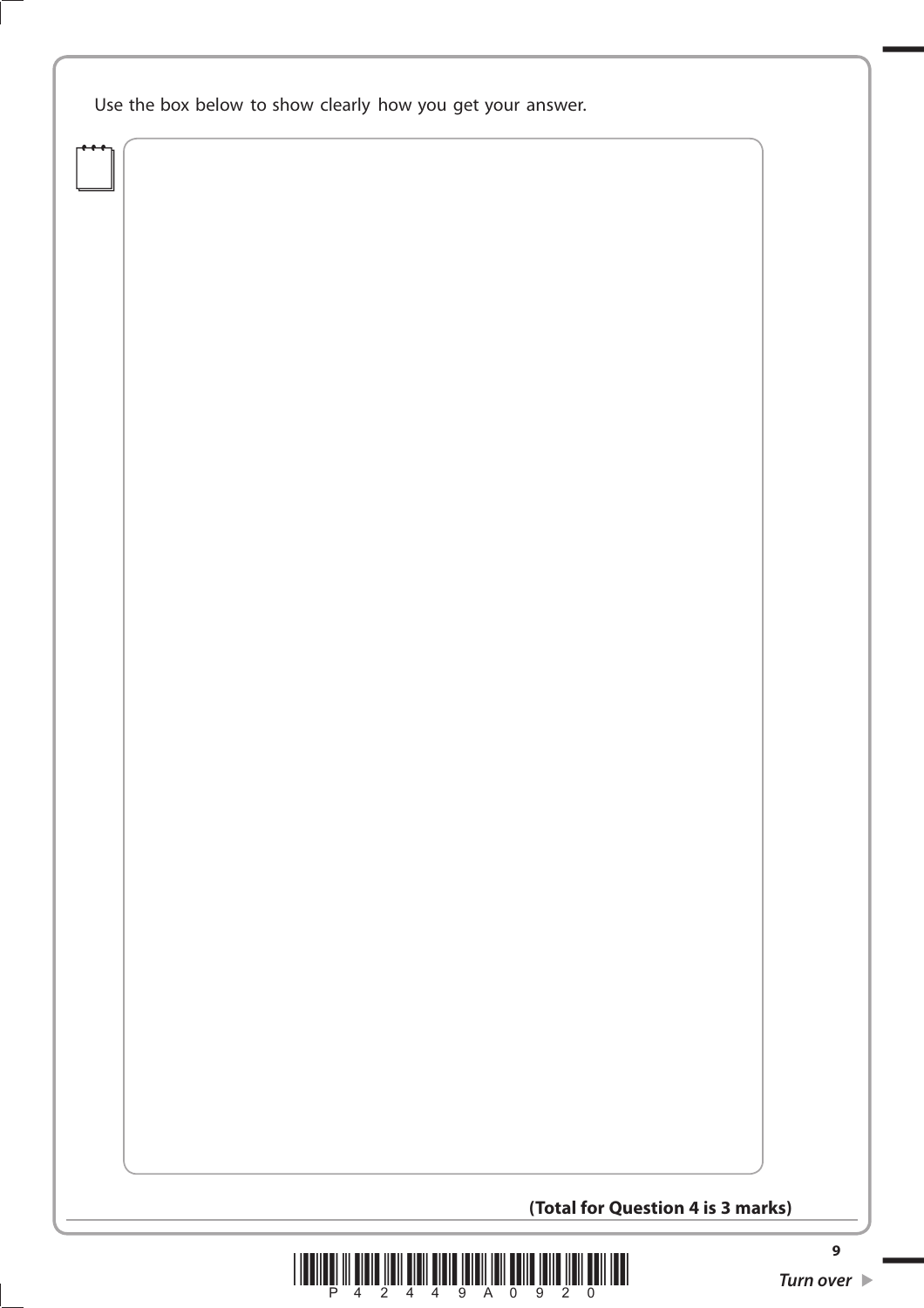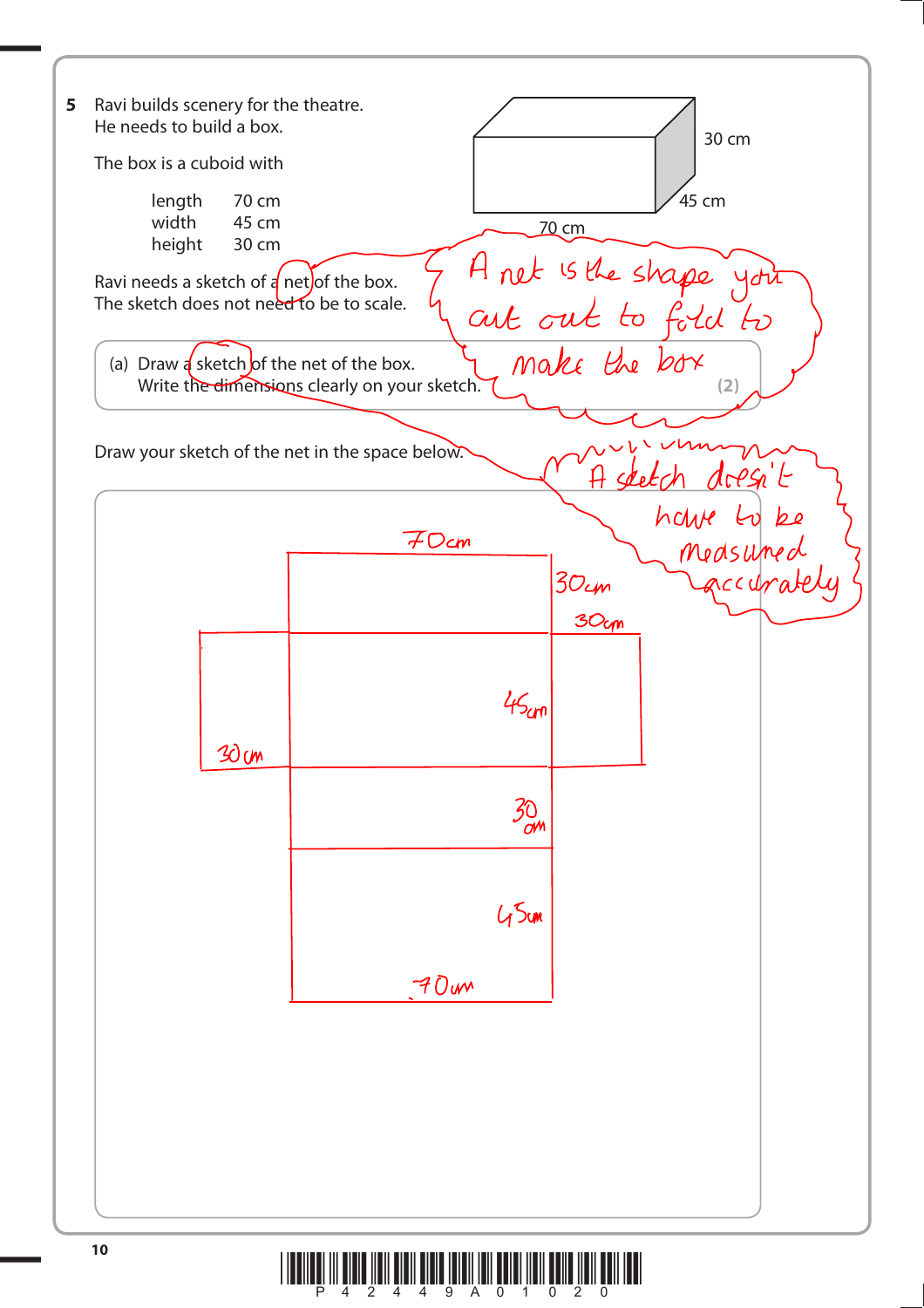scale drawing ook at the Rey  $\mathbf{I}$ Ravi needs to place a seat on the stage. wh out the  $\overline{z}$ The seat needs a rectangular space 50 cm by 75 cm. ruincom un<br>Size of the shapes<br>you are going to  $1055$  $S G$ Ravi knows that the seat must be at least 1 m from a stage exit  $2\%$  $\bullet$ 1.5 m from the front of the stage.  $\bullet$ Ravi draws a plan of the stage on a grid.  $\widetilde{\mathcal{E}}$ Think of any constraints Where E can 't (b) Draw the space for the seat on the grid.  $(3)$  $Q(r)$ corners of where Front of stage Right side Left side YUN YM Shal  $cc$  $f$ ropi 20 > M Lage  $\sigma$ đ 'h o Stage exit Stage rge exit T CTM  $\alpha$  sk  $\Omega$ iĿ  $Q \epsilon$ Stage exit M U l<E b o a k lecist (M Stage exit 7 C **Back drop** Key: 1 cm on the grid  $= 0.5$  m on the stage (Total for Question 5 is 5 marks)  $11$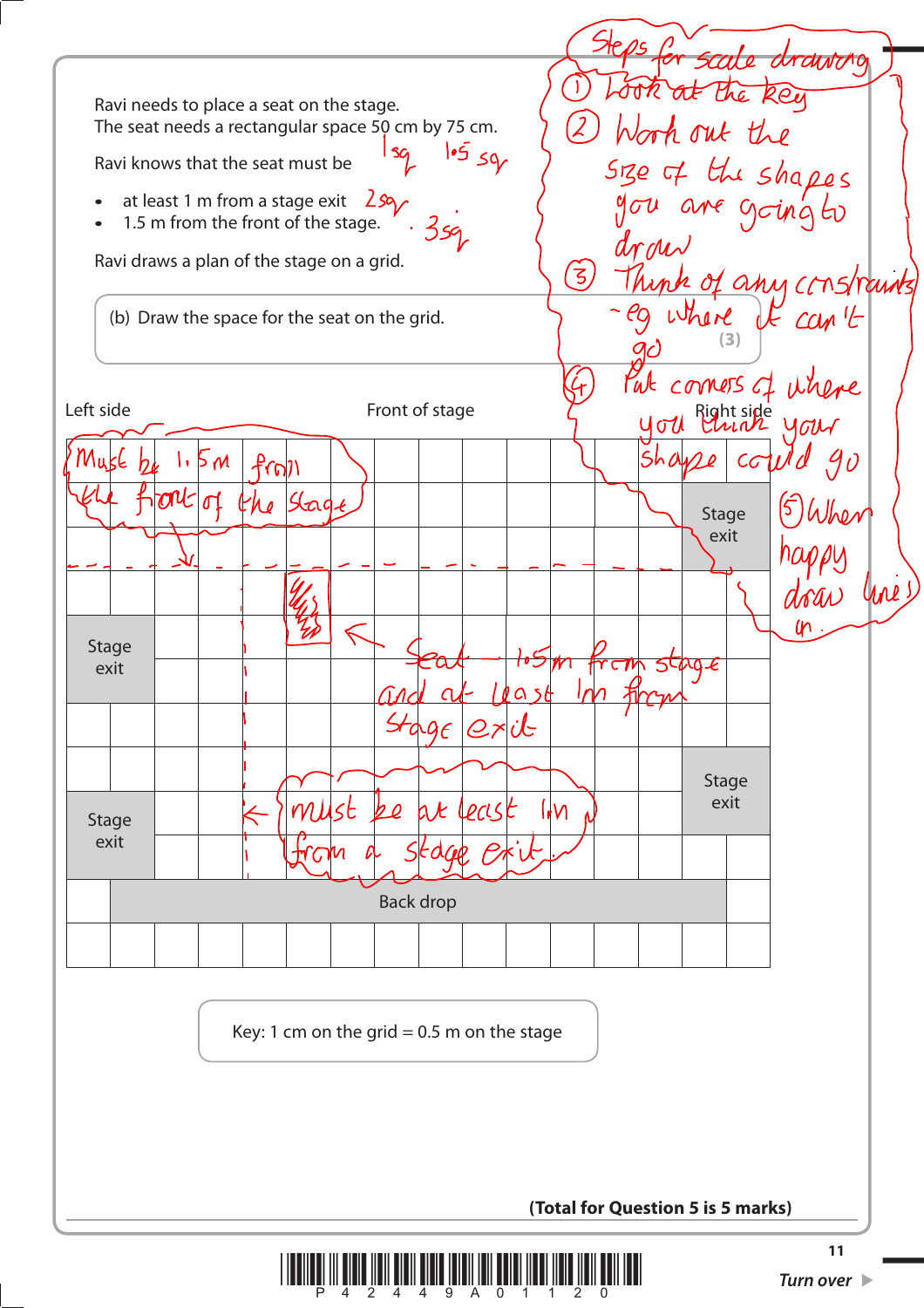6 Zack organises a group trip to the theatre to see a musical.



The group is 2 adults, 3 concessions, and 6 children.

Zack says 'I will save £2.50 if I buy group tickets.'

(a) Is Zack correct? Show a check of your working.

 $(5)$ 

Use the box below to show clearly how you get your answer.

Plan: O Work out cost without group takets<br>O Work out cost with group takets<br>O Compare  $5$  check 1 Adults 2x 12.50 = £25  $C_{\text{p}}$ <br>  $C_{\text{p}}$   $C_{\text{p}}$   $C_{\text{p}}$   $C_{\text{p}}$   $D_{\text{p}}$   $S \times 1$  =  $\frac{1}{2}$  33<br>  $C_{\text{p}}$   $C_{\text{p}}$   $C_{\text{p}}$   $D_{\text{p}}$   $D_{\text{p}}$   $C_{\text{p}}$   $D_{\text{p}}$   $D_{\text{p}}$   $D_{\text{p}}$   $D_{\text{p}}$   $D_{\text{p}}$   $D_{\text{p}}$   $D_{\text{p}}$   $D_{\text{$ Total F115 2)  $2+3+6 = 11$  people going altogether<br> $11 \times 10.50 = \frac{1}{2}115.50$ <br>(3) So pays  $115.50 - 115 = \frac{1}{2}0.50$  more fer<br>group tidules 4 So Zack is wrong  $0.50 \div 10.50 = 11$  $\left( \mathfrak{H}\right)$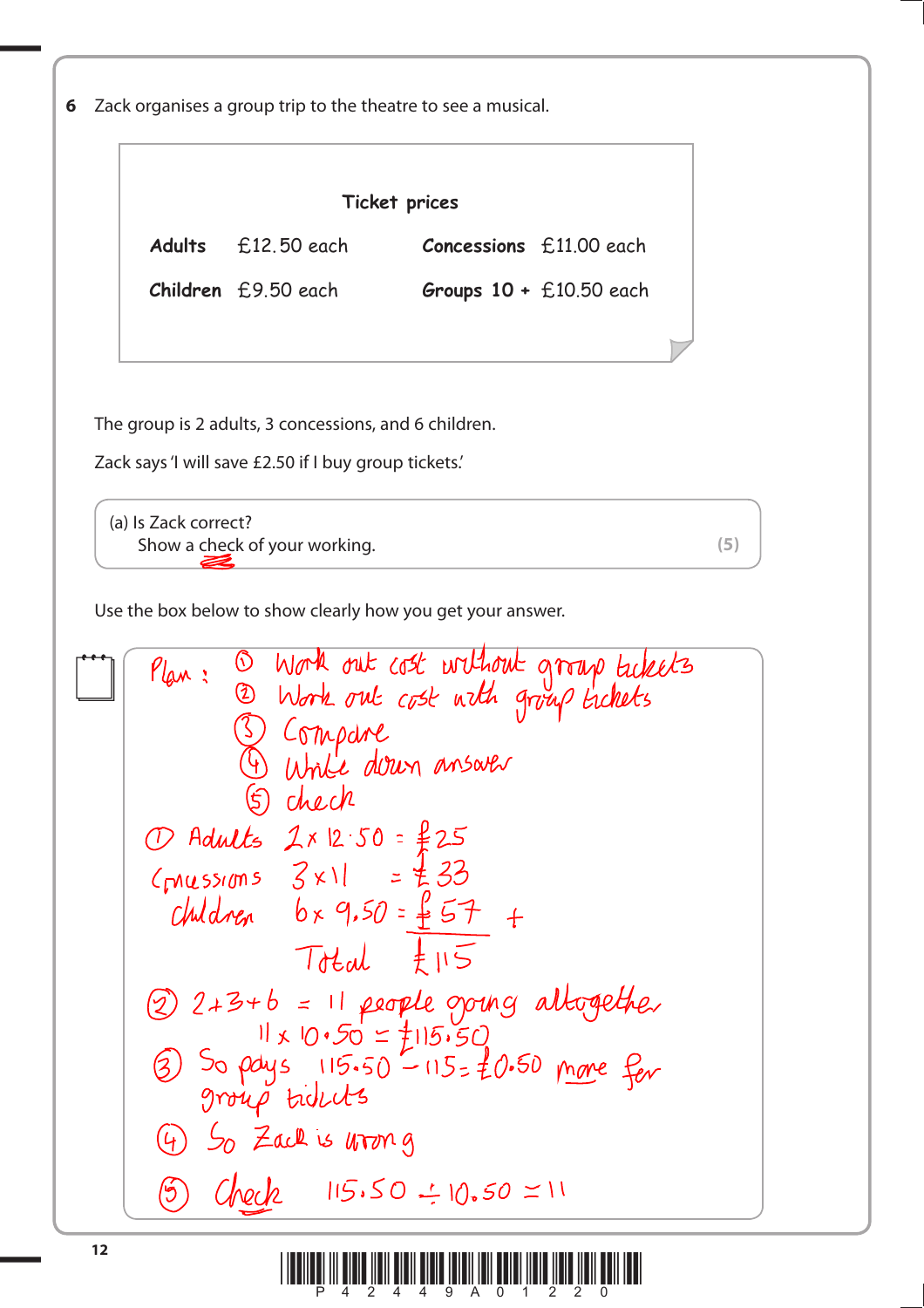# Zack drives to the theatre. He arrives at 2.00 pm and buys a parking ticket.

| Charges apply between 8 am and 6.30 pm |              |              |             |  |  |  |  |
|----------------------------------------|--------------|--------------|-------------|--|--|--|--|
| Up to 1 hour                           | 1 to 3 hours | 3 to 4 hours | 4 hours $+$ |  |  |  |  |
| 70p                                    | £1.80        | £2.70        | £4.50       |  |  |  |  |
|                                        |              |              |             |  |  |  |  |

# Zack knows

- the musical starts at 2.30 pm
- it lasts for 135 minutes
- he needs 20 minutes to walk back to the car park.

(b) How much should Zack pay for parking?

Use the box below to show clearly how your get your answer.

$$
Plan ① Work cut trtal length of true\n
$$
2ak \leq panhed \text{ for}
$$
\n
$$
63
$$
\n
$$
67
$$
\n
$$
69
$$
\n
$$
67
$$
\n
$$
69
$$
\n
$$
185
$$
\n
$$
60 = 3h
$$
\n
$$
185
$$
\n
$$
61 = 2h
$$
\n
$$
62 = 2h
$$
\n
$$
185
$$
\n
$$
63 = 2ak
$$
\n
$$
185
$$
\n
$$
185
$$
\n
$$
185
$$
\n
$$
185
$$
\n
$$
185
$$
\n
$$
185
$$
\n
$$
185
$$
\n
$$
185
$$
\n
$$
185
$$
\n
$$
185
$$
\n
$$
185
$$
\n
$$
185
$$
\n
$$
185
$$
\n
$$
185
$$
\n
$$
185
$$
\n
$$
185
$$
\n
$$
185
$$
\n
$$
185
$$
\n
$$
185
$$
\n
$$
185
$$
\n
$$
185
$$
\n
$$
185
$$
\n
$$
185
$$
\n
$$
185
$$
\n
$$
185
$$
\n
$$
185
$$
\n
$$
185
$$
\n
$$
185
$$
\n
$$
185
$$
\n
$$
185
$$
\n
$$
185
$$
\n
$$
185
$$
\n
$$
185
$$
\n
$$
185
$$
\n
$$
185
$$
\n
$$
185
$$
\n
$$
185
$$
\n
$$
185
$$
\n
$$
185
$$
\n
$$
185
$$
\n $$
$$



 $(3)$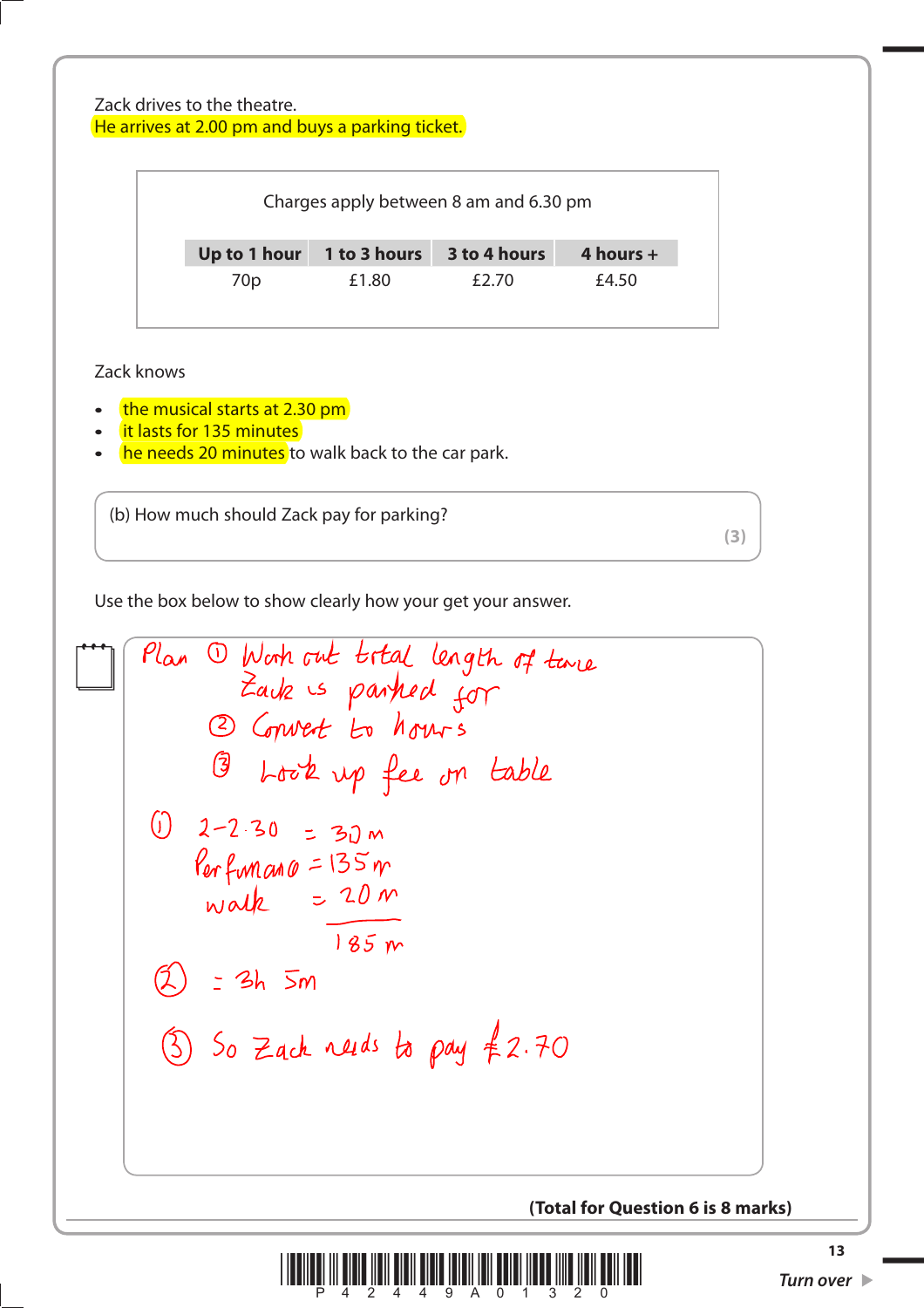## **SECTION C: Football**

### Answer all questions in this section.

### Write your answers in the spaces provided.

 $\overline{7}$ Su is captain of a football team.

The team is going to play these games this season:

- 2 home games each month from September to May.
- 2 away games each month from September to May.
- 2 home games in August.

The table shows the costs for each game.

|      | <b>Pitch hire</b> | <b>Refreshments</b> |
|------|-------------------|---------------------|
| Home | £45 per team      | £4.50 per player    |
| Away | £50 per team      | £1.50 per player    |

The 11 players pay at each game to cover the costs.

Su wants them to pay the same amount for home games and away games.

She needs to work out how much each player should pay at each game.

How much should each player pay at each game?

 $(5)$ 

1 Find out how many home games there are Plan; 2 Find out cost of home games<br>3 Find out how many away games there ave 4 Find out cost of away games (5) Add to find total ust (6) Durde by Had number of ganes to<br>find cost per game<br>(7) Ourde by 11 to find cost per player

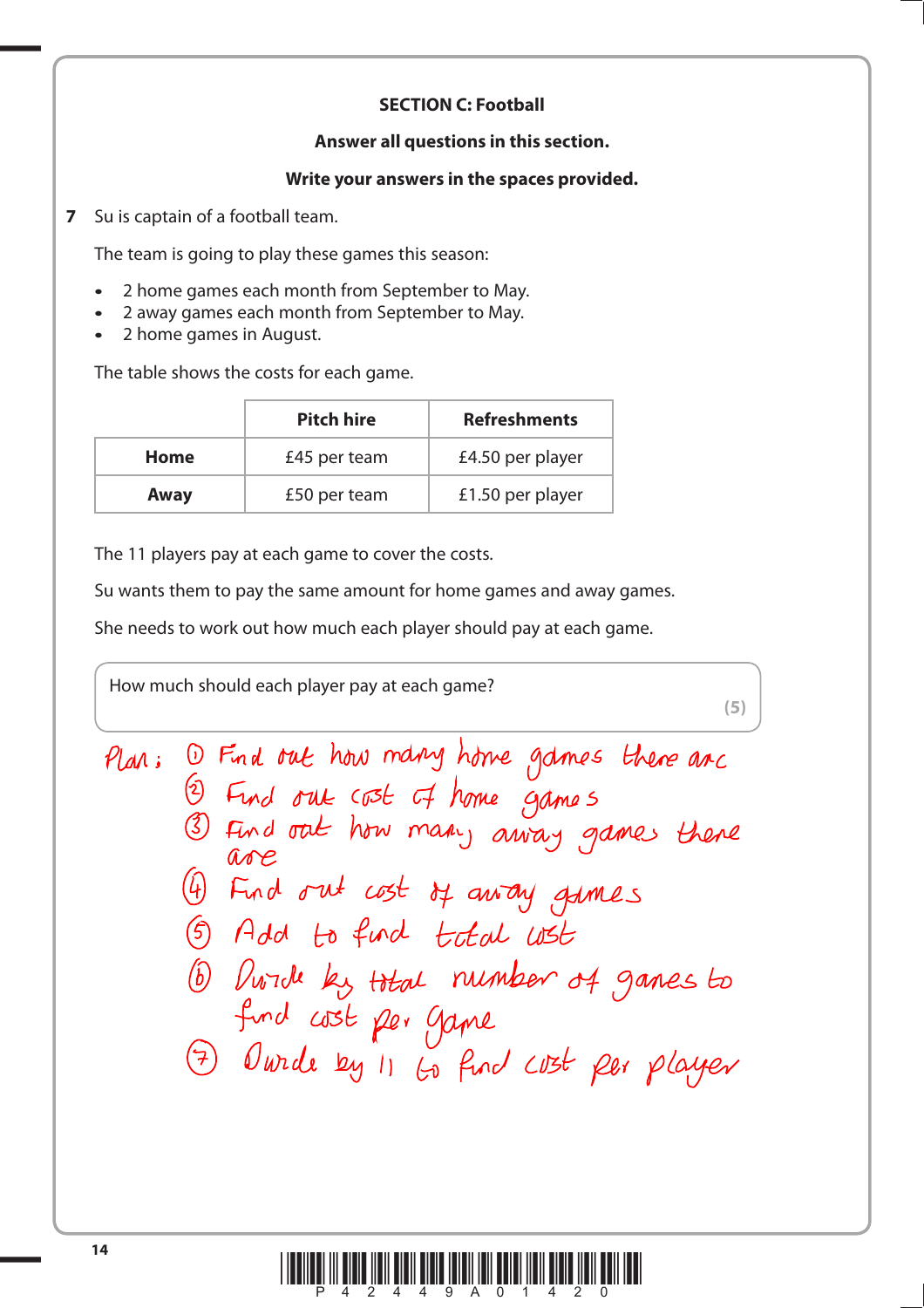Use the box below to show clearly how you get your answer.

September to May is 9 months  $(1)$ 50 9x2 = 18 games<br>+2 games on August = 20 games  $2$   $20 - 45 = 900$  putch hime  $11\times 4.50\times 20=990$  refreshments  $Tetat = 900 + 990 = 1890$ 3 September to May is 9 mont :  $50$   $9 \times 2 = 18$  games  $(9)$  $C$  $D3t$  15 Putch have  $50\times18=900$ Refreshments 11 x 18 x 1.50 = 297  $T_{obs}$ al = 900+297 = 1197  $\textcircled{5}$  Total cost = 1890 + 1197 = \$3087 6 Cost per game 15 3097 : 38<br>= \$ 81.24<br>(7) Cost per player 15 81.24 : 11 = \$7.39 (Total for Question 7 is 5 marks)

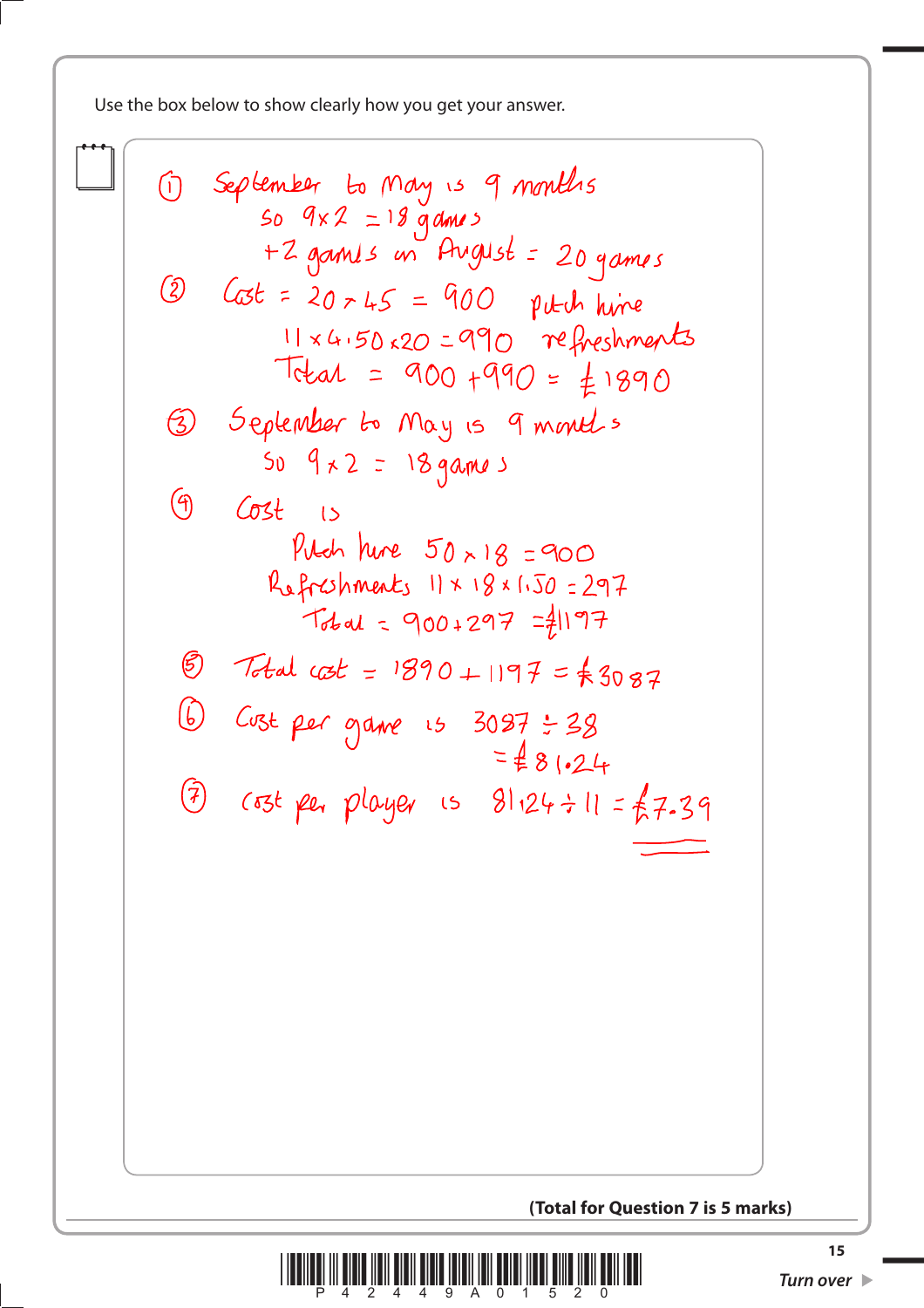8 Su wants to compare her team with other local teams.

Su has this information at the end of the season.

|                      | Su's<br>team | <b>Pumas</b> | <b>Charlie's</b><br><b>Rangers</b> | <b>Ashwell</b> |
|----------------------|--------------|--------------|------------------------------------|----------------|
| <b>Goals for</b>     | 0.96         | 1.39         | 0.97                               | 1.07           |
| <b>Goals against</b> | 1.30         | 1.89         | 1.59                               | 1.79           |

Goals for is the average number of goals scored per game by each team.

Goals against is the average number of goals scored per game against each team.

Su wants to put this information on the team's website.

(a) Write a comment about Su's team performance to put on the website.

 $(1)$ 

Write your comment in the box below.

Su's team score less grals on arerage<br>Chan the have scored against them

Su also wants to display the information in a graph or chart.

(b) Draw a graph or chart for Su.

 $(3)$ 

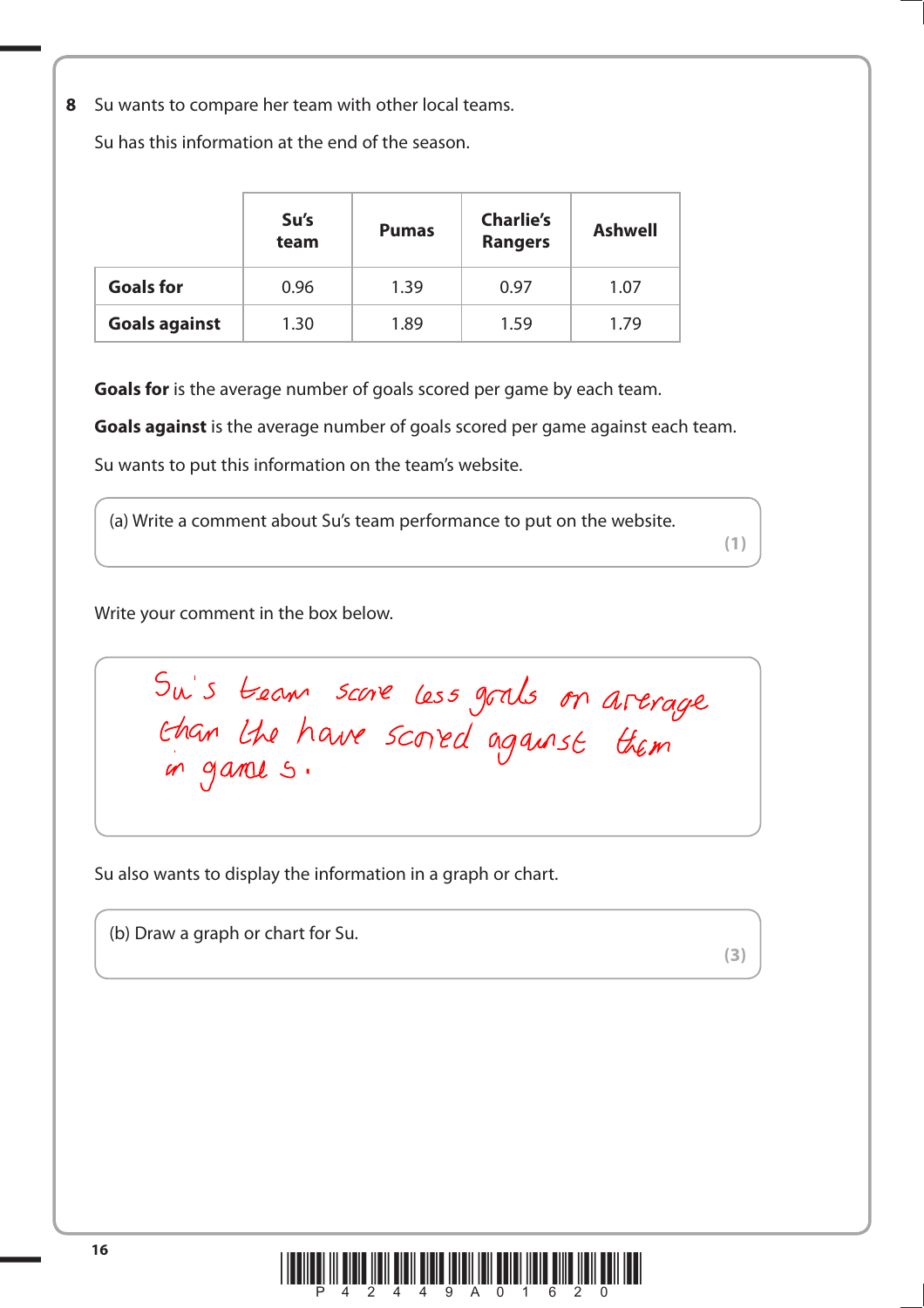

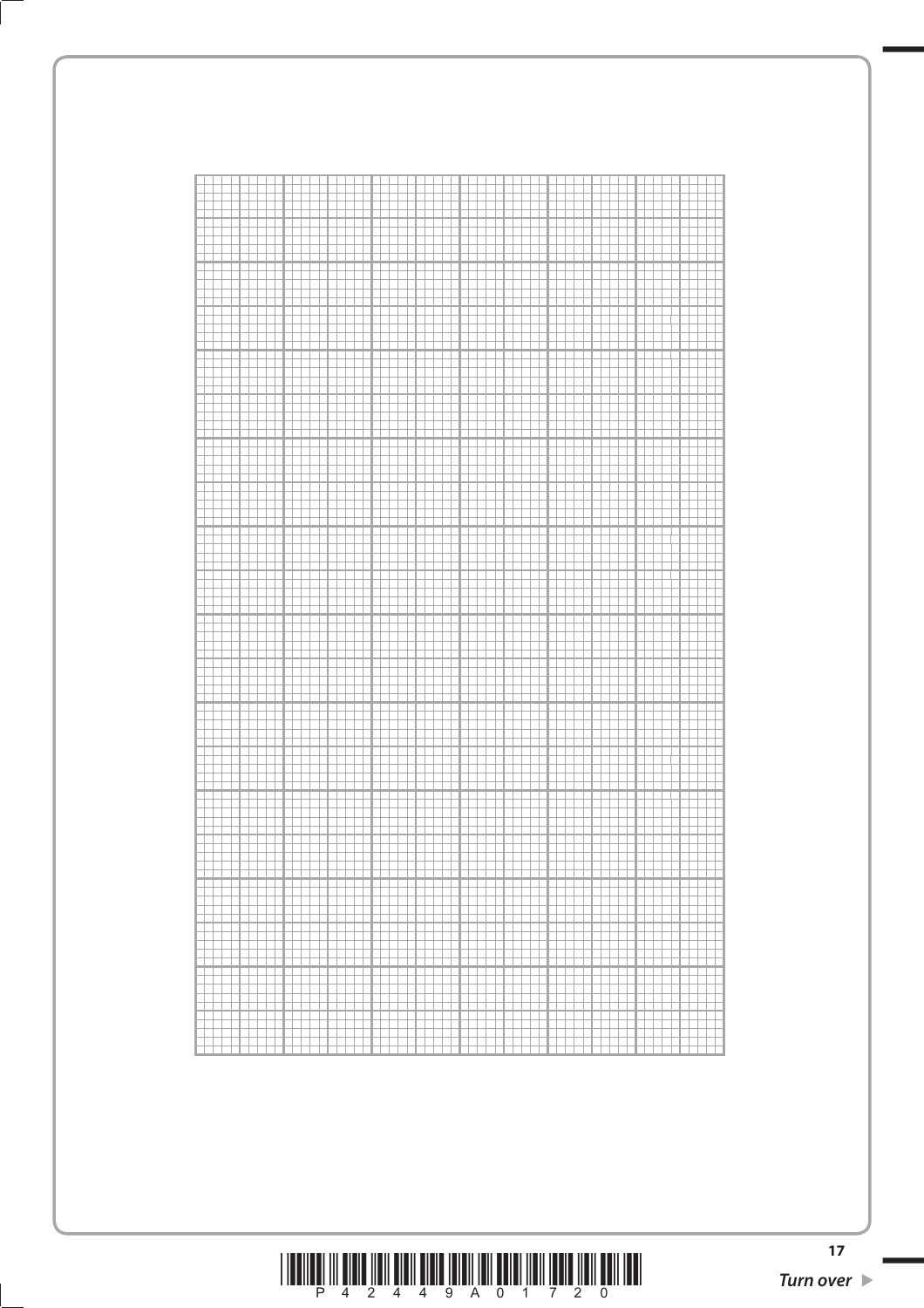Su wants to compare her performance with other strikers for the website.

The table shows the number of goals scored by other strikers last season.

|                     | <b>Meg</b> | <b>Helen</b> | <b>Katy</b> | Mo | <b>Jessie</b> | Lvn |
|---------------------|------------|--------------|-------------|----|---------------|-----|
| <b>Goals scored</b> |            | 10           |             |    |               | 16  |

Su scored 12 goals last season.

She calculates the average number of goals scored by the other strikers.

Su wants to use the average that makes her performance look better.

(c) Does the mean or the median make Su's performance look better? Explain your answer.

 $(4)$ 

Use the box below to show clearly how you get your answer.

Plan. O work out the mean 3 Compare to see which one make ><br>Si s performance cook better.  $\frac{11+10+8+8+20+16}{6}=\frac{73}{6}=12.016$  $(1)$  $(2)$  8 8 10 11 16 20  $median$  is  $\frac{10+11}{2} = \frac{21}{2} = 10.5$ 3) So the median is ketter as Sv's 12<br>goals is above 10.5 and she can<br>Say she did ketter than average.

(Total for Question 8 is 8 marks)

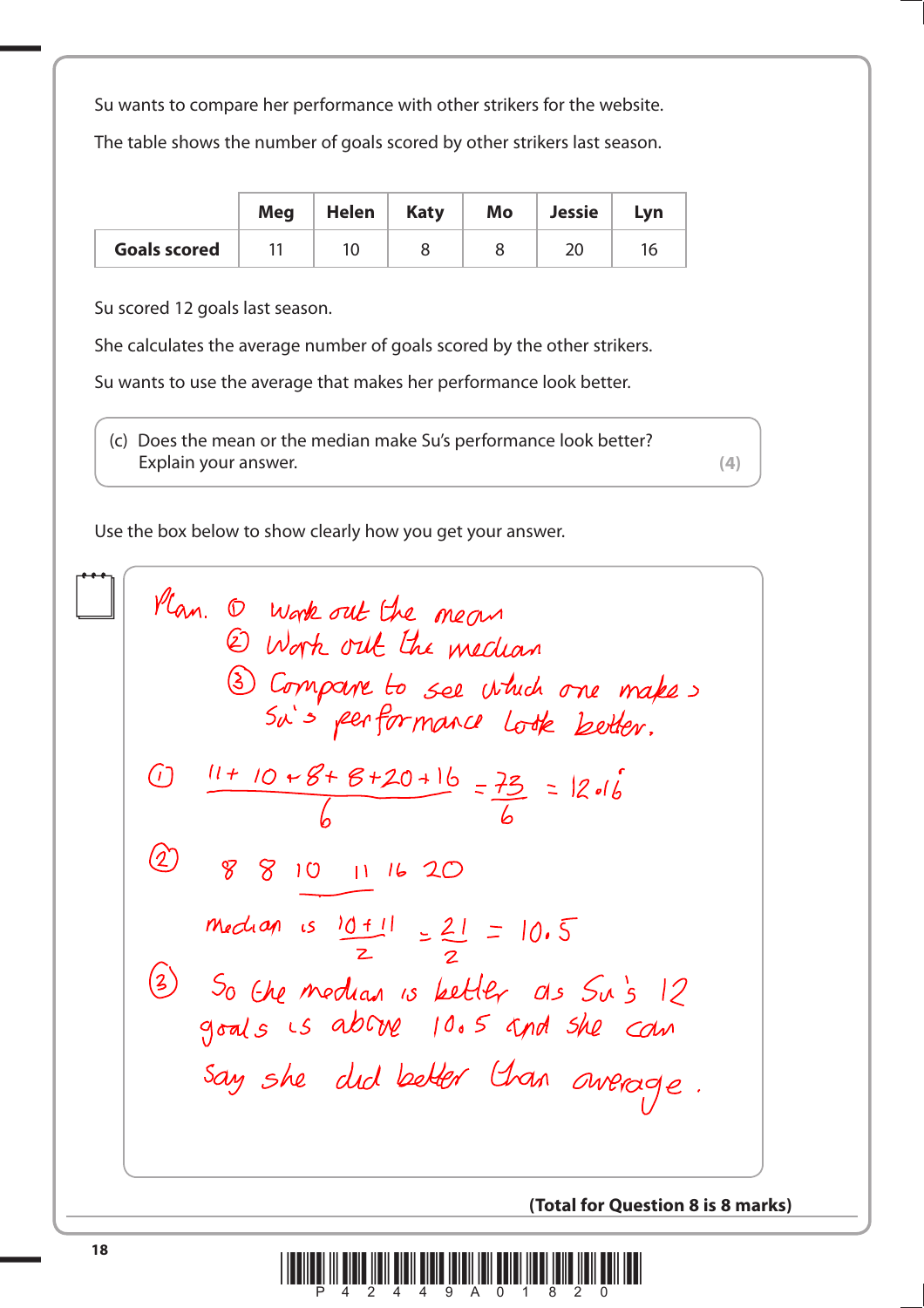9 Cale looks after the football pitch. He needs to know the area of the pitch in hectares to put weed killer on the grass. length 90 m width  $45.5 \text{ m}$ Cale thinks the area of this pitch is less than 5 hectares. Use 1000  $m^2$  = 1 hectare Is Cale correct? Show why you think this.  $(3)$ Use the box below to show clearly how you get your answer. 1 Work out avea of field in m<sup>2</sup><br>2 Convert (O hodare) Plan 3) Compare with 5 hectares 1 Apea = 45.5 x 90 = 4095 m2  $204095 + 1000 = 4.095$  heckanes 3) So Cale is comect the area is less Chan 5 hectares. (Total for Question 9 is 3 marks) **TOTAL FOR PAPER IS 48 MARKS** 

2 4 4 9 A 0 1 9